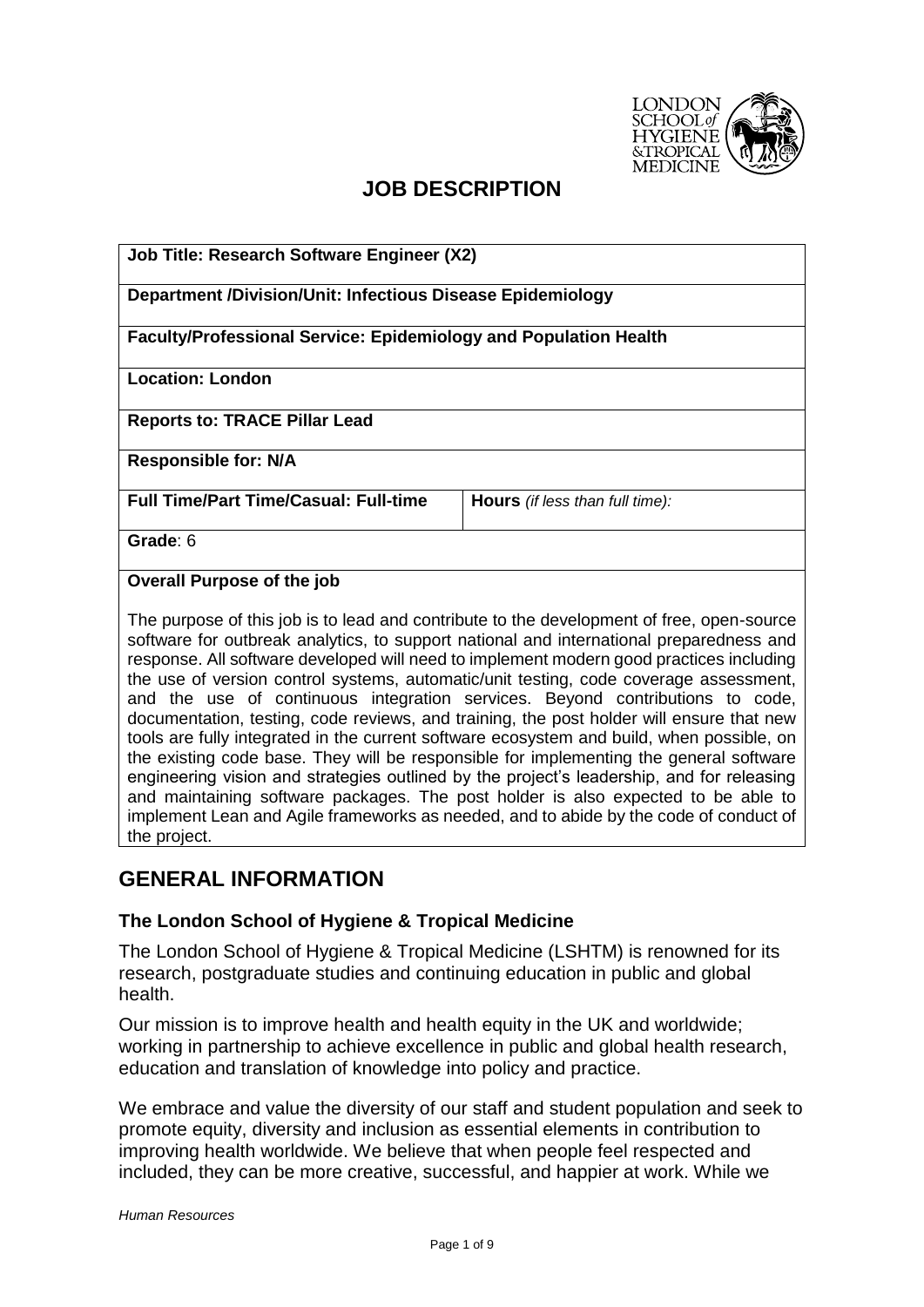have more work to do, we are committed to building an inclusive workplace, a community that everyone feels a part of, which is safe, respectful, supportive and enables all to reach their full potential.

### **History**

Founded in 1899 at the London Docks, LSHTM is now based in Bloomsbury, where it has two main sites at Keppel Street and Tavistock Place, and additional sites in The Gambia and Uganda. Today, our staff, students and alumni work in government, academia, international agencies and health services across the world. [Learn more about the history of LSHTM.](https://www.lshtm.ac.uk/aboutus/introducing/history)

### **Research**

Research income has grown to more than £180 million per year from national and international funding sources including UK government and research councils, the European Union, the Wellcome Trust, Gates Foundation and other philanthropic sources.

Our diverse research talents, skills and experience underpin our position as a leader in public and global health. These range from the molecular to the global, the theoretical to the applied, the analytical to the political. Our staff are conducting research in more than 100 countries.

## **Staff community**

We have 3,300 staff based all around the world with core hubs in London and at the MRC Units in The Gambia and Uganda, which joined LSHTM in February 2018. Our outstanding, diverse and committed staff make an impact where it is most needed - deploying research in real time in response to crises, developing innovative programmes for major health threats, or training the next generations of public and global health leaders and researchers.

### **Partnerships**

Working in partnership is central to achieving our mission. Our [strategic](https://www.lshtm.ac.uk/research/global-partnerships)  [collaborations](https://www.lshtm.ac.uk/research/global-partnerships) in the UK and across high-, middle- and low-income countries deliver health and socioeconomic benefits across the world, especially in the most disadvantaged communities.

LSHTM is also a member of the M8 Alliance of Academic Health Centers, Universities and National Academies, the Association of Schools of Public Health in the European Region, and the Consortium of Universities for Global Health.

### **Education**

We deliver research-led educational programmes to future health leaders, managers and researchers across the world. We have more than 1,200 face-toface Master's and Doctoral students, 3,000 studying by distance learning, and 1,000 each year on short courses and continuous professional development. Our free online courses are studied by more than 270,000 participants globally.

### **Excellence in research and education**

We perform strongly in various global university league tables. In the ShanghaiRanking's Global Ranking of Academic Subjects 2020 we placed 3rd in [public health](http://www.shanghairanking.com/shanghairanking-subject-rankings/public-health.html) (1st in the UK). In the [2020 CWTS Leiden Ranking](https://www.leidenranking.com/Ranking/University2020?universityId=320&fieldId=1&periodId=10&fractionalCounting=1&performanceDimension=0&rankingIndicator=pp_top10&minNPubs=100) LSHTM is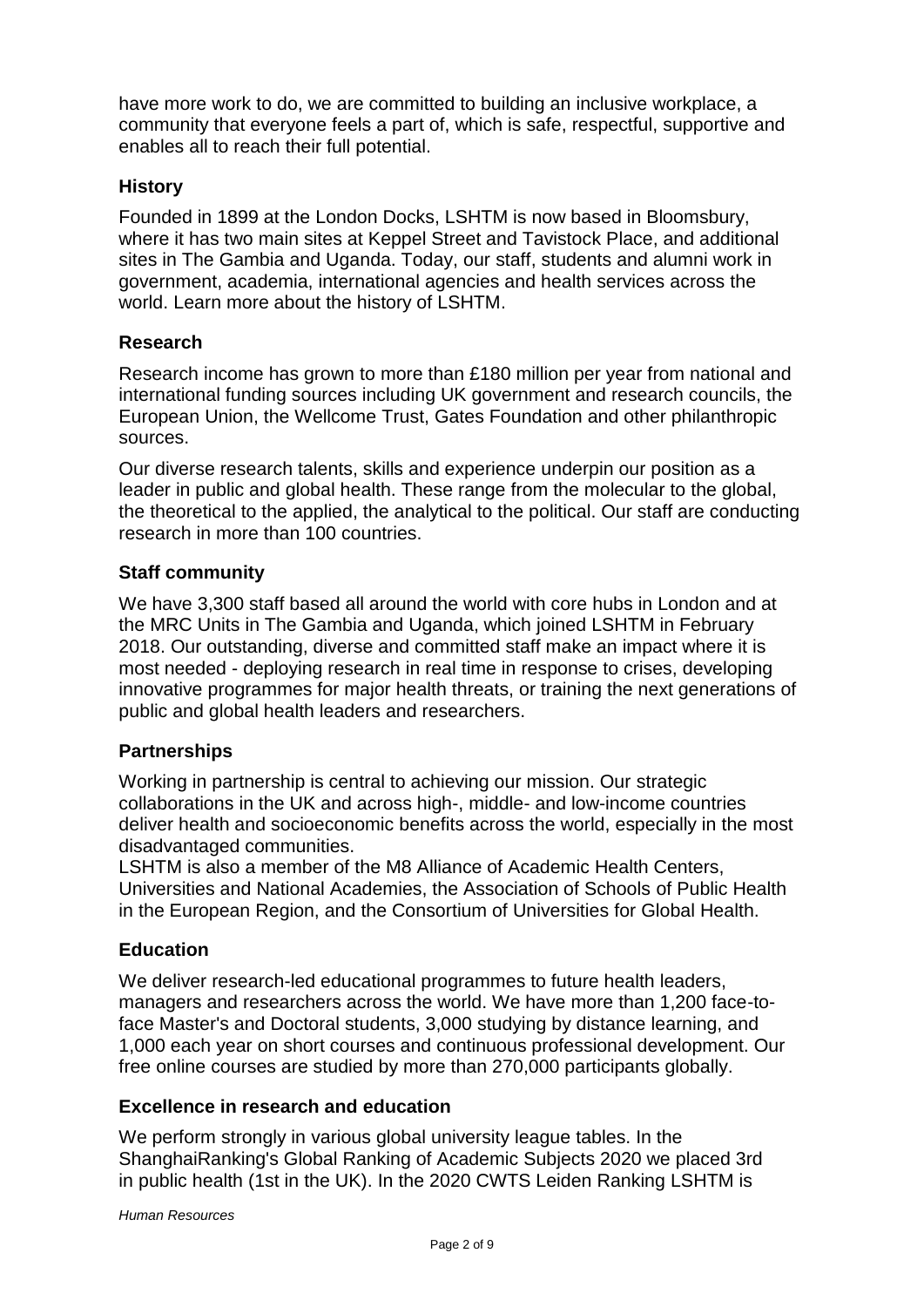ranked the UK's top university for the proportion of academic research with women listed as authors, and third in Europe for publishing open access research.

n the US News Best Global Universities Ranking 2021, we ranked [3rd in the world](https://www.usnews.com/education/best-global-universities/public-environmental-occupational-health)  [for public, environmental & occupational health,](https://www.usnews.com/education/best-global-universities/public-environmental-occupational-health) [4th in the world for infectious](https://www.usnews.com/education/best-global-universities/infectious-diseases)  [diseases,](https://www.usnews.com/education/best-global-universities/infectious-diseases) [11th in the world for social sciences & public health,](https://www.usnews.com/education/best-global-universities/social-sciences-public-health) and [12th best](https://www.usnews.com/education/best-global-universities/united-kingdom)  [University in the UK overall.](https://www.usnews.com/education/best-global-universities/united-kingdom) We ranked 27th [for medicine](https://www.topuniversities.com/university-rankings/university-subject-rankings/2019/medicine) in the 2019 QS World University Rankings.

In 2017, the inaugural Center for World University Rankings by Subject placed LSHTM [first in the world for tropical medicine](http://cwur.org/2017/subjects.php#Tropical%20Medicine) research, [second for](http://cwur.org/2017/subjects.php#Parasitology)  [parasitology](http://cwur.org/2017/subjects.php#Parasitology) and seventh for [infectious diseases,](http://cwur.org/2017/subjects.php#Infectious%20Diseases) [public, environment and](http://cwur.org/2017/subjects.php#Public,%20Environmental%20&%20Occupational%20Health)  [occupational health,](http://cwur.org/2017/subjects.php#Public,%20Environmental%20&%20Occupational%20Health) and social sciences [and biomedical.](http://cwur.org/2017/subjects.php#Social%20Sciences,%20Biomedical)

LSHTM was named [University of the Year 2016](https://www.lshtm.ac.uk/newsevents/news/2016/university_of_year_2016.html) by Times Higher Education and awarded a [Queen's Anniversary Prize for Higher and Further Education](https://www.lshtm.ac.uk/newsevents/news/2017/queens-anniversary-prize-awarded-recognition-our-response-ebola-epidemic) in 2017 in recognition of our response to the 2014 Ebola epidemic in West Africa. LSHTM does not appear in the Times Higher Education World University Rankings as universities are excluded if they do not teach undergraduates.

We seek to foster and sustain a creative and supportive working environment based upon an ethos of respect and rigorous scientific enquiry. We embrace and value the diversity of our staff and student population and seek to promote equality as an essential element in contribution to improving health worldwide.

LSHTM is one of around 20 specialist institutions that receive institution specific funding from the [Office for Students](https://www.officeforstudents.org.uk/) (OfS). This funding recognises the additional costs that LSHTM incurs because of its unique range of teaching, specialist facilities, and the scale of its contributions to national and international agencies.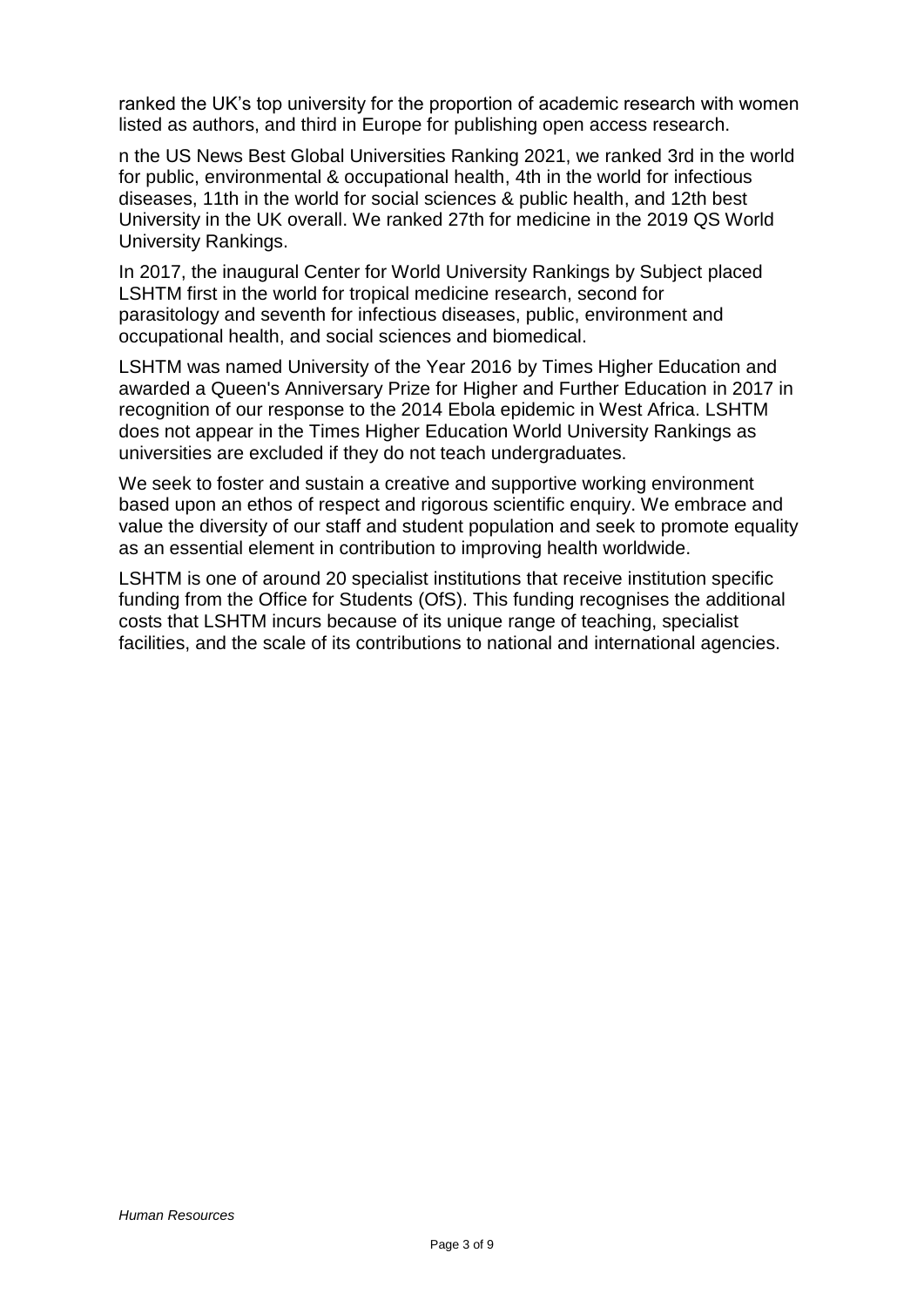# **FACULTY INFORMATION**

The Faculty of Epidemiology & Population Health (EPH) houses a large group of epidemiologists, demographers, statisticians and nutritionists working on issues of major public health importance in the UK and globally. EPH has approximately 400 staff members organised into four research departments:

- Department of Infectious Disease Epidemiology
- Department of Medical Statistics
- Department of Non-communicable Disease Epidemiology
- Department of Population Health

The Faculty has a teaching programme consisting of ten MSc courses: Epidemiology, Demography and Health, Medical Statistics, Public Health in Developing Countries (run jointly with the Faculties of Infectious & Tropical Diseases and Public Health & Policy), Nutrition for Global Health, Reproductive & Sexual Health Research, Veterinary Epidemiology (run jointly with the Royal Veterinary College), Global Mental Health (run jointly with Kings College London - Institute of Psychiatry) and the Distance Learning courses in Epidemiology and Clinical Trials. The Faculty also has approximately 120 research students studying for an MPhil, PhD or DrPH degree. The Dean of Faculty is Professor Elizabeth Allen.

### **DEPARTMENT INFORMATION**

The Department of Infectious Disease Epidemiology (IDE) hosts a diverse range of researchers primarily in the field of infectious diseases. The department's original focus on epidemiology of infectious disease has evolved to include areas of statistical analysis, disease modelling, maternal and neonatal health, mental health and humanitarian crises. Our research activities are carried out in low, middle and high income regions and countries. IDE research ranges from ecological studies of variations in disease frequency in different populations, through observational casecontrol and cohort studies to define risk factors for disease, to randomised controlled trials to test the impact of specific preventive and curative interventions. Much of our work is used to provide evidence to support policy decision making. The Head of Department is Prof Mark Jit.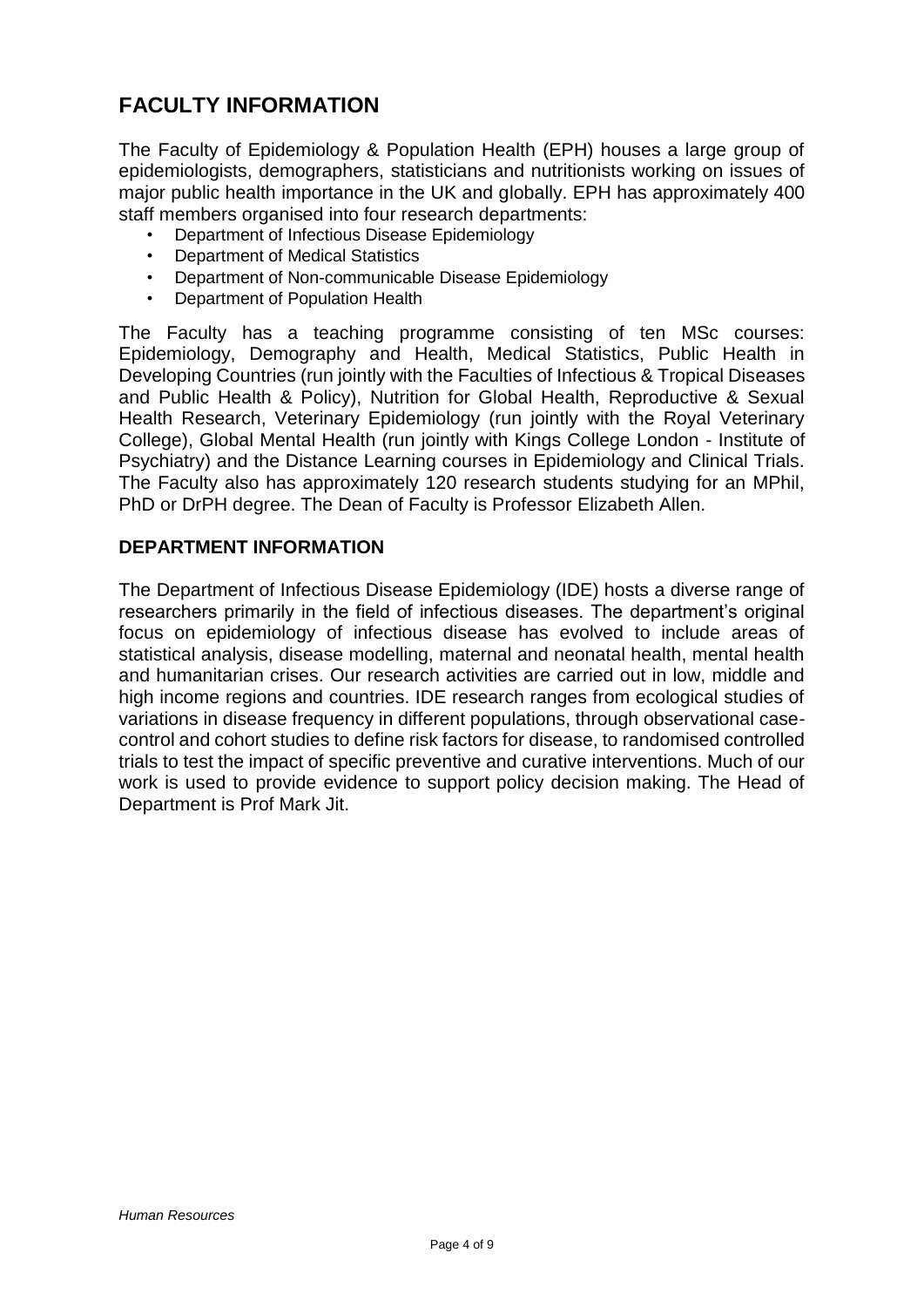#### **Main Duties and Responsibilities**

- Write and maintain modular, maintainable and testable code.
- Develop documentation for software packages and data resources.
- Implement visual representations of quantitative data.
- Lead authorship on research papers, technical reports, journal articles, blog posts and other dissemination materials.
- Contribute to the development of educational and related materials (package documentation, cheat sheets, webinars) and learning opportunities in collaboration with the Community Manager and Teaching Fellow.
- Routinely develop and deliver presentations or classes on technical subjects to internal and external audiences. ·
- Support MOOCs or other (e.g. educational) outreach.
- Work as a proactive and collaborative member of a wider team, providing informal mentorship to junior team members, students and members of the wider community.
- Routinely provide technical advice to junior academic staff, as well as occasional advice to mid-career academic staff.
- Liaising between internal and external groups across multiple research sites in-country and internationally.
- Use and develop research software to produce research outputs.
- Implement rigorous testing to ensure software can produce reliable, robust intel for informing public health policies.
- Take strategic decisions on software design and formulate development guidelines which will impact 'mission critical' work within a project.
- Make contributions to collaborative decisions about fundamental aspects of the project as a whole through active participation in project meetings and discussions.
- Identify and anticipate technical problems that may arise within the scope of work and develop innovative and practical solutions.
- Keep up to date with relevant developments in the field, including initiating collaborative discussions with internal and external partners.
- Prioritise and schedule work to achieve individual and team goals.
- Contribute to the design and generation of new software development research ideas and grants
- Identify and generate evidence of research impact for impact case studies.
- Undertake overseas travel for project summits and collaborator meetings.

#### *Additional Information*

*Please use this space to state any other relevant duties/responsibilities to the role which you have not included above.* 

### Generic duties and responsibilities of all LSHTM employees

This job description reflects the present requirements of the post but may be altered at any time in the future as duties and responsibilities change and/or develop providing there is consultation with the post-holder.

The post-holder will carry out any other duties, tasks or responsibilities as reasonably requested by the line manager, Dean of Faculty, Head of Department or Director of Professional Service.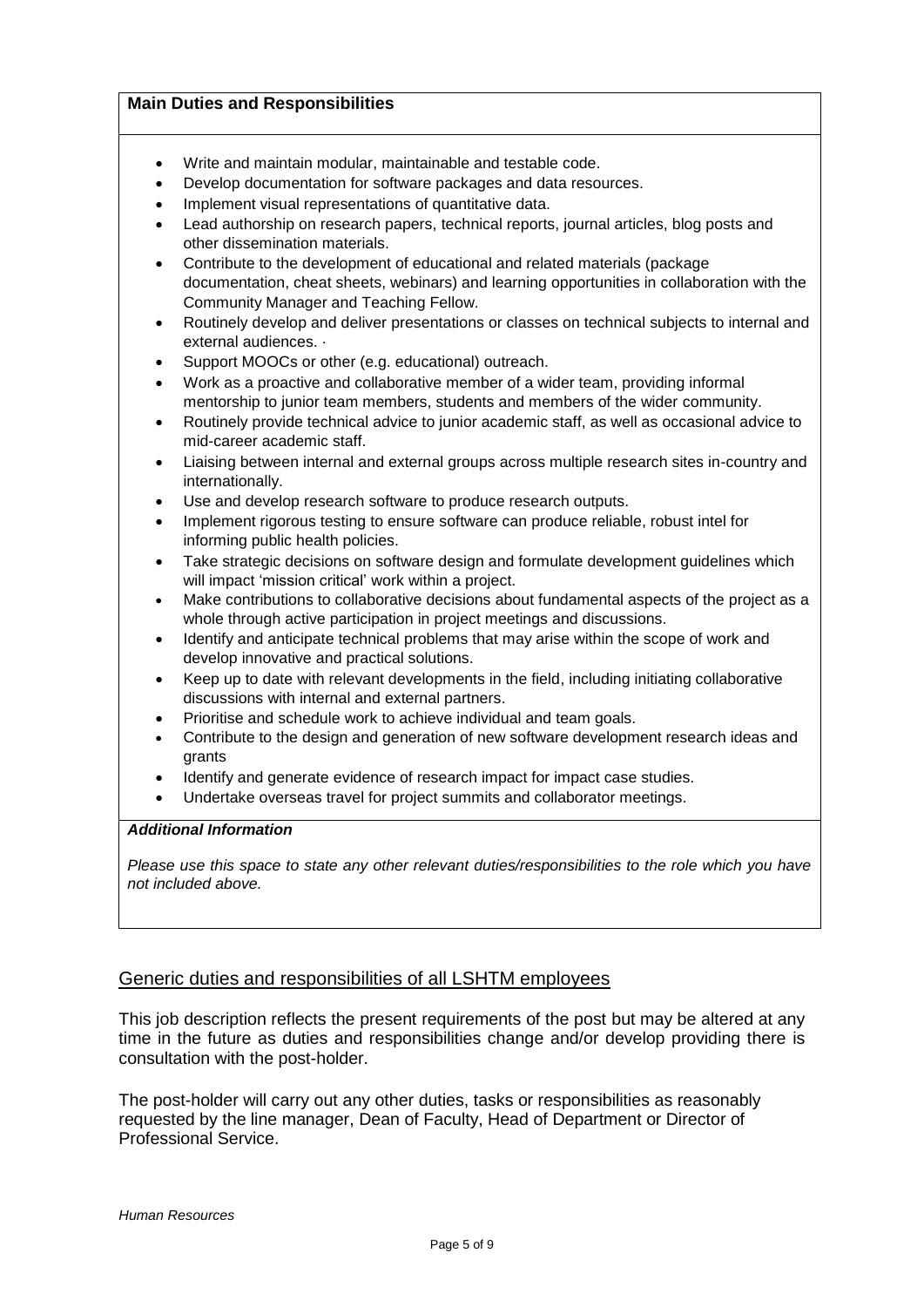The post holder will be responsible and accountable for ensuring all School policies, procedures, Regulations and employment legislative requirements are adhered to including equality and diversity and health and safety.

*This job description is not a definitive or exhaustive list of responsibilities but identifies the key responsibilities and tasks of the post holder. The specific objectives of the post holder will be subject to review as part of the individual performance review (appraisal) process.*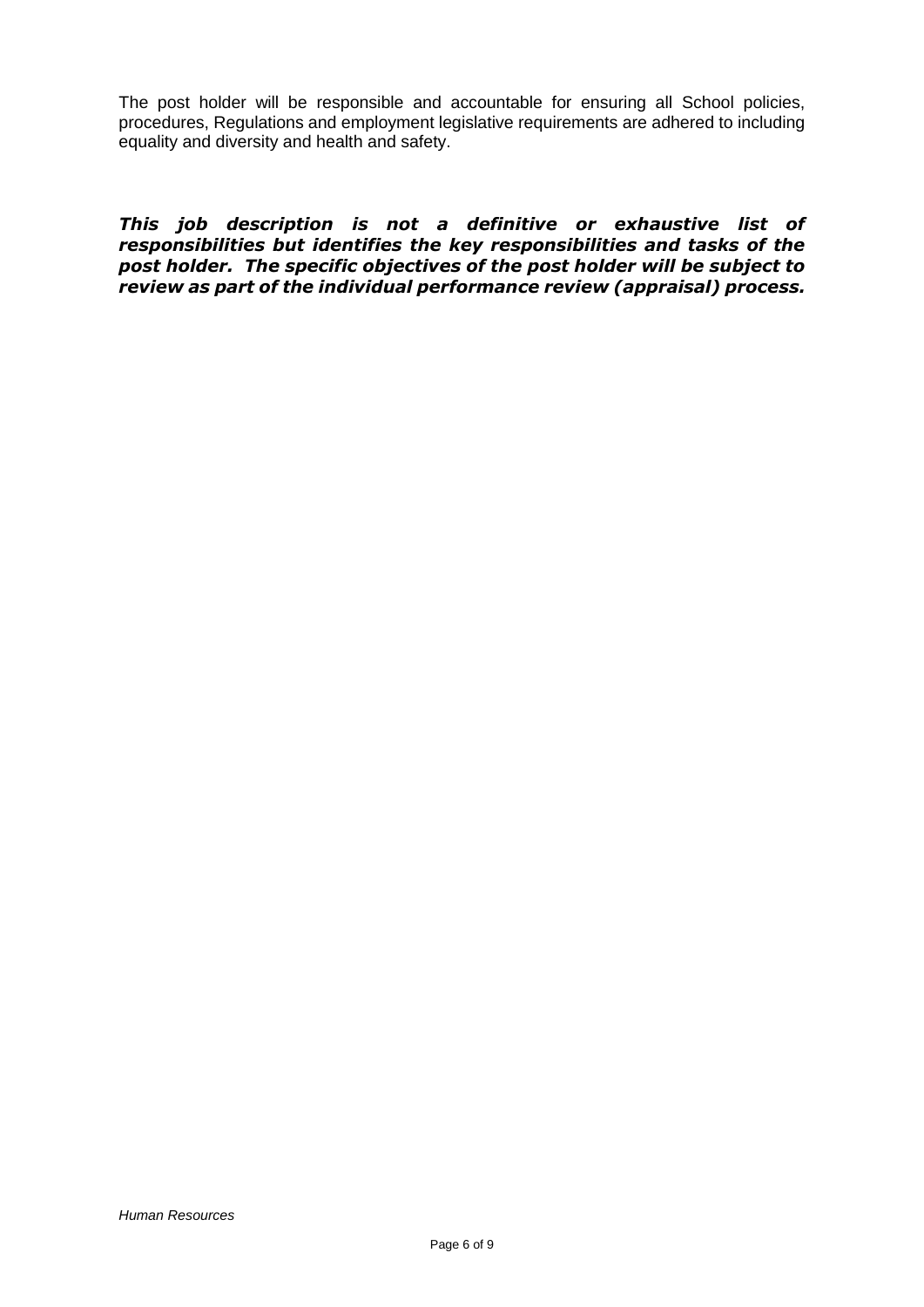

## **PERSON SPECIFICATION**

This form lists the essential and desirable requirements needed by the post holder to be able to perform the job effectively.

Applicants will be shortlisted solely on the extent to which they meet these requirements.

### **Job Title: Research Software Engineer**

**Faculty/Central Service & Department:**

| <b>Competency</b>                                | <b>Evidence</b>                                                                                                                                                                                                                                                                                                                      | E/D    |
|--------------------------------------------------|--------------------------------------------------------------------------------------------------------------------------------------------------------------------------------------------------------------------------------------------------------------------------------------------------------------------------------------|--------|
| <b>Education, Qualifications</b><br>and Training | MSc degree or equivalent in a relevant discipline<br>$\bullet$<br>(computer science,<br>engineering,<br>data<br>science,<br>statistics, a natural science, etc)<br>Excellent programming skills in at least one commonly<br>used programming language (R, python, Julia etc.) as<br>well as some experience in R package development | E<br>E |
| <b>Experience</b>                                | Experience developing software projects involving<br>multiple<br>developers,<br>automated<br>testing,<br>and<br>continuous integration/delivery                                                                                                                                                                                      | E      |
|                                                  | Experience making major contributions to software<br>development teams working on projects with high<br>impact applications.                                                                                                                                                                                                         | E      |
|                                                  | Experience in using and developing research software<br>$\bullet$<br>to produce research outputs                                                                                                                                                                                                                                     | D      |
|                                                  | Knowledge of and commitment to using best practices<br>in software development, including documentation,<br>issue tracking, unit testing, and version control                                                                                                                                                                        | E      |
|                                                  | An understanding of the importance of good practices<br>for producing reliable software and reproducible<br>analyses (e.g., version control, issue tracking,<br>automated testing, package management, literate<br>programming tools such as Jupyter and Rmarkdown)                                                                  | E      |
|                                                  | Excellent written and verbal communication skills,<br>including experience in the visual representation of<br>quantitative<br>data,<br>documentation<br>οf<br>software<br>packages or data resources, the authoring of research<br>papers or technical reports, and giving presentations<br>or classes on technical subjects.        | E      |
|                                                  | Experience contributing to open source communities.                                                                                                                                                                                                                                                                                  | D      |
|                                                  | Experience coordinating open-source development<br>projects involving internal and external contributors                                                                                                                                                                                                                             | D      |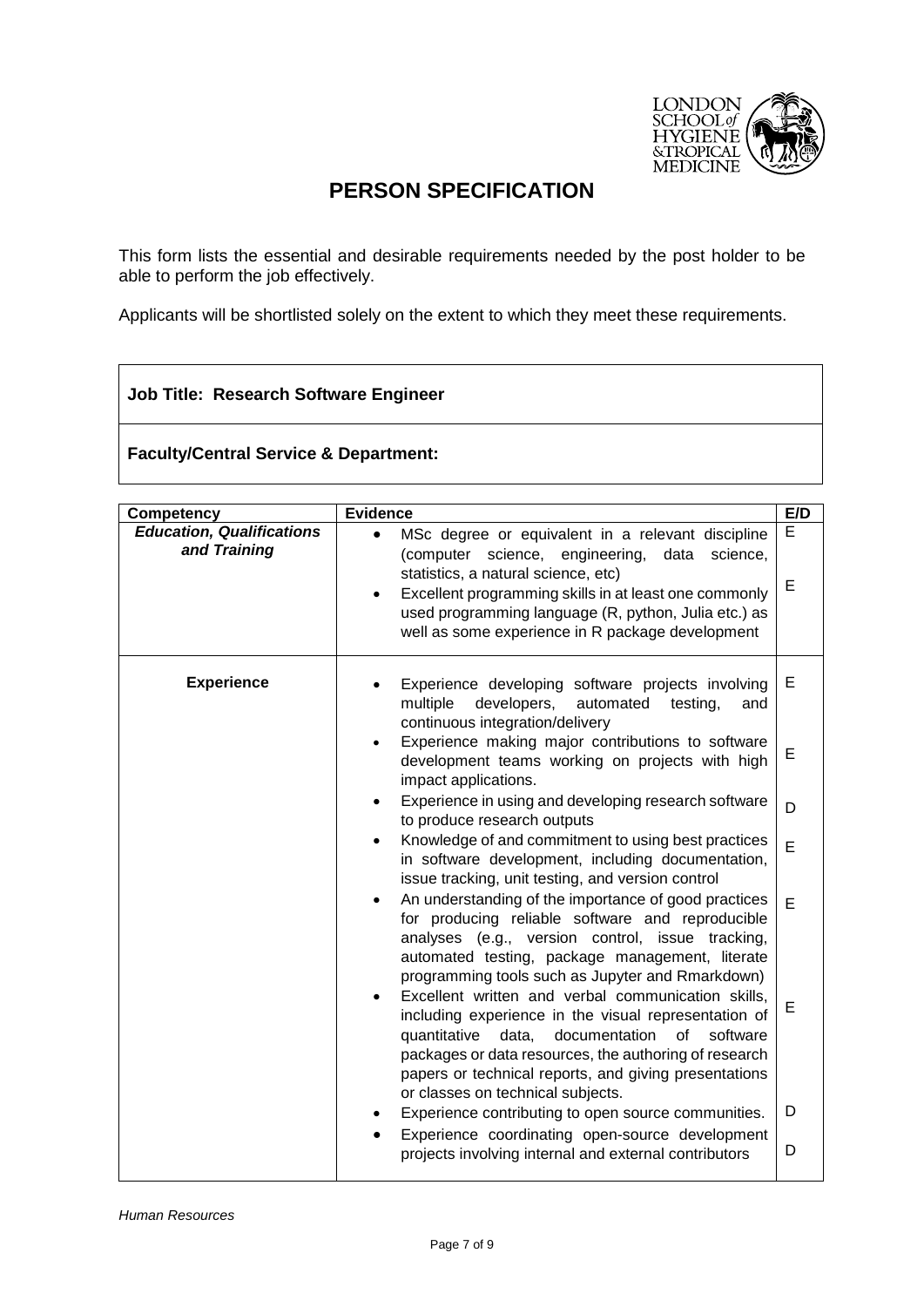|                           | Experience contributing to securing external funding<br>for software projects or programmes                                                                                                                                                                                                                                                                                                                                                                                                                                                                                                                                                                                                          | D                                    |
|---------------------------|------------------------------------------------------------------------------------------------------------------------------------------------------------------------------------------------------------------------------------------------------------------------------------------------------------------------------------------------------------------------------------------------------------------------------------------------------------------------------------------------------------------------------------------------------------------------------------------------------------------------------------------------------------------------------------------------------|--------------------------------------|
| Knowledge                 | Knowledge of commonly used infectious disease<br>analytics methods and software tools                                                                                                                                                                                                                                                                                                                                                                                                                                                                                                                                                                                                                | Е                                    |
| <b>Personal Qualities</b> | Proven ability to develop and maintain working<br>$\bullet$<br>relationships and actively collaborate with other<br>technical and non-technical staff, teams and groups<br>Ability to rapidly learn and adapt to new technologies<br>٠<br>and quantitative concepts<br>Excellent organisational skills and proven project<br>management skills<br>Proven project leadership skills<br>٠<br>An ability to write and maintain modular,<br>$\bullet$<br>maintainable and testable code<br>Demonstrable interest<br>infectious<br>disease<br>in.<br>epidemiology<br>Reflects LSHTM's EDI goals in their work and<br>$\bullet$<br>behaviour.<br>Willingness to travel overseas for meetings and<br>events | Е<br>Е<br>E<br>E<br>Ė<br>D<br>Е<br>Е |

E-Essential: Requirement without which the job could not be done

D-Desirable: Requirements that would enable the candidate to perform the job well

### **SALARY AND CONDITIONS OF APPOINTMENT**

The post is funded until the 31 August, 2024. The salary will be on the Academic scale, Grade 6 scale in the range £40,611 - £44,094 per annum (inclusive of London Weighting). The post will be subject to the LSHTM terms and conditions of service. Annual leave entitlement is 30 working days per year, pro rata for part time staff. In addition to this there are discretionary "Wellbeing Days". Membership of the Pension Scheme is available.

Applications should be made on-line via our website at [http://jobs.lshtm.ac.uk.](http://jobs.lshtm.ac.uk/) Applications should also include the names and email contacts of 2 referees who can be contacted immediately if appointed. Online applications will be accepted by the automated system until 10pm of the closing date. Any queries regarding the application process may be addressed to [jobs@lshtm.ac.uk.](mailto:jobs@lshtm.ac.uk)

The supporting statement section should set out how your qualifications, experience and training meet each of the selection criteria. Please provide one or more paragraphs addressing each criterion. The supporting statement is an essential part of the selection process and thus a failure to provide this information will mean that the application will not be considered. An answer to any of the criteria such as "Please see attached CV" will not be considered acceptable.

Please note that if you are shortlisted and are unable to attend on the interview date it may not be possible to offer you an alternative date.